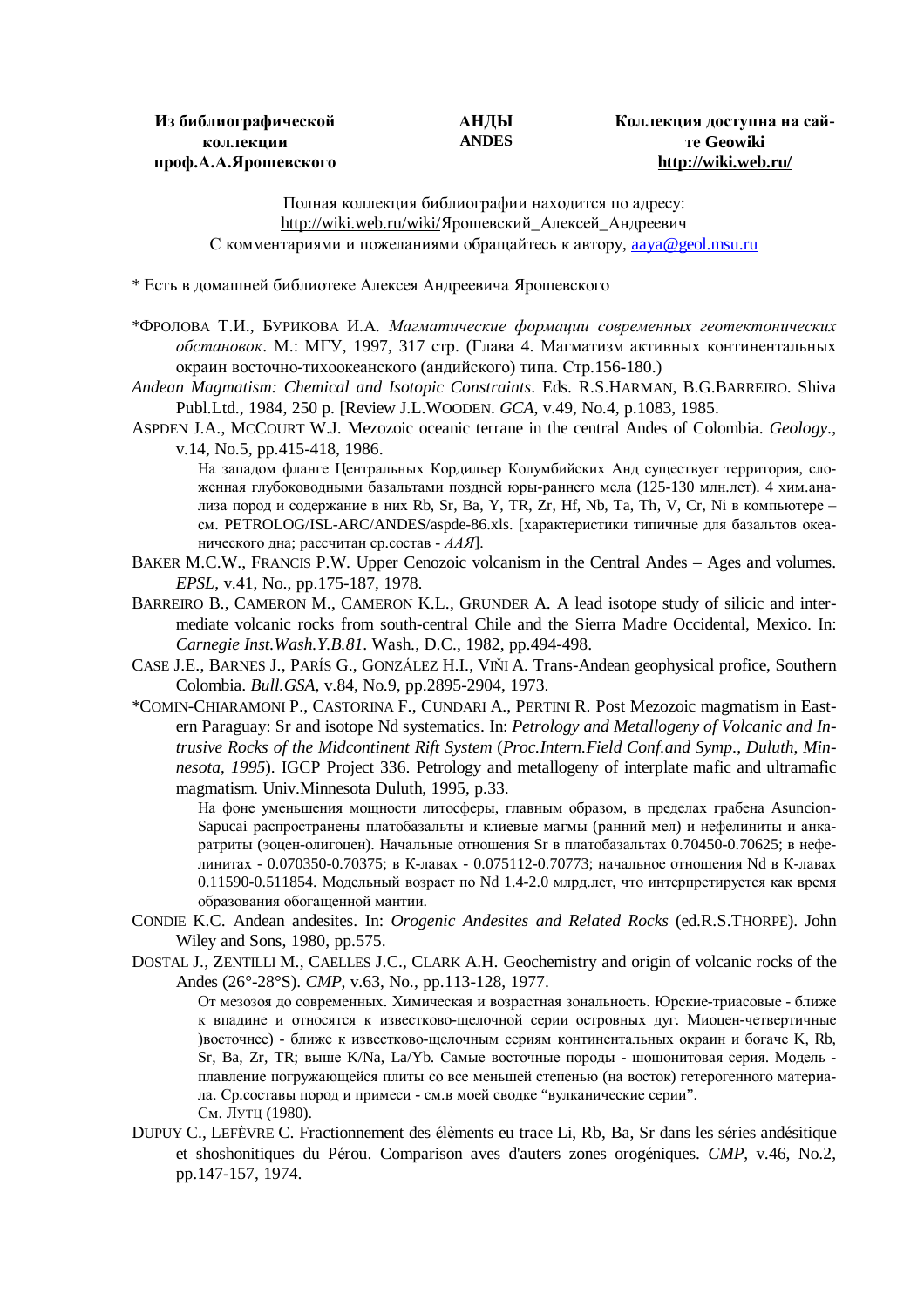- FRANCIS P.W, RUNDLE C.C. Rates of production of the main magma types in the Central Andes. *Bull. GSA*, v.87, No., pp.474-480, 1976.
- GOOSSENS P.J., ROSE W.I., FLORES D. Geochemistry of tholeiites of the Basic Igneous Complex of northwestern South America. *Bull.GSA*, v.88, No., pp.1711-1720, 1977.
- GORRING M.L., KAY S.M. Mantle processes and sources of Neogen slab window magmas from Southern Patagonia, Argentina. *J.Petrol*., v.41, No.6, pp.1067-1094, 2001.
- HAWKESWORTH C.J., NORRY M.J., RODDICK J.C.., BAKER P.E., FRANCIS P.W., THORPE R.S.  $143\text{Nd}$ ,  $144\text{Nd}$ ,  $87\text{Sr}$ ,  $86\text{Sr}$ , and incompatible element variations n calc-alkaline andesites and plateau lavas from South America. *EPSL*, v.42, No.1, pp.45-57, 1979.
- HAWKESWARTH C.J., HAMMIL M., GLEDHILL A.R., VAN CALSTEREN P., ROGERS G. Isotope and trace element evidence for late-stage intra-crustal melting in the High Andes. *EPSL*, v.58, No., pp.240- 254, 1982.
- HICKEY R.L., FREY F.A., GERLACH D.C., LOPEZ-ESCOBAR L. Multiple sources for basaltic arc rocks from the southern volcanic zone of the Andes (34°-41°S): Trace element and isotopic evidence for contributions from subducted oceanic crust, mantle, and continental crust. *JGR*, v.91, No., pp.5963-5983, 1986.
- HILDRETH W.., MOORBATH S. Crustal contribution tj arc magmatism in the Andes of Central Chile. *CMP*, v.98, No., pp.455-489, 1988.
- HÖRMANN K.K., PICHLER H., ZEIL W. New data of the young volcanism in the Puna of NW Argentina. *Geol.Rundschau*, Bd.62, No.2, SS.397-418, 1973.
- JAKEŠ P. Geochemistry of continental growth. In: *Implications of Continental Drift to the Earth Sciences*, *vol.2*. Eds.D.Y.TARLAMG, S.K.RUNCORN. N.Y.: Acad.Press, 1973, pp.999-1009. Петрохимические данные для островодужной известково-щелочной серии (сеия 14) Анд учтены в дисс.КОНОВАЛОВА (ссылка 152).
- JAMES D.E., BROCKES CH., CAYUBAMBA A. Andean Cenozoic volcanism: Magma genesis in the light of strontium isotope composition and trace element geochemistry. *Bull.GSA*, v.87, No.4, pp.592- 600, 1976.
- KLERX J., DEUTSCH S., PICHLER H., ZELL W. Strontium isotope composition and trace element data on the origin of Cenozoic volcanic rocks of the Central and Southern Andes. *J.Volcanol.Geotherm. Res*., v.2, No.1, pp.49-71, 1977.
- \*LEVI B.D. Eastward shift of Mezozoic and Early Tertiary volcanic centers in the Coast Range of Central Chile. *Bull.GSA*, v.84, No.12, pp.3901-3910, 1973.
- LOPEZ-ESCOBAR L. FREY F.A., VERGARA M. Andesites and high-alumina basalts from the Central-South Chile High Andes: Geochemical evidence bearing on their petrogenesis. *CMP*, v.63, No.3, pp.199-228, 1977.
- MCNUTT R.H. et al. Initial  $Sr^{87} : Sr^{86}$  ratios of plutonic and volcanic rocks of the Central Andes between latitudes 28° and 29° South. *EPSL*, v.27, No.2, pp.305-313, 1975.
- MILLWARD D., MARRINER G.F., SAUNDERS A.D. Cretaceous tholeiitic volcanic rocks from the Western Cordilleras of Colombia. *J.Geol.Soc.London*, v.141, No., pp.847-860, 1984.
- PALACIOS M., OYARZUN M. Relationship betwen depth to Binioff zone and K and Sr concentrations in volcanic rocks of Chile. *Geology*, v.3, No.10, pp.595-596, 1975.
- PANKHURST R.J., RAPALA C.R. Production of Jurassic ryolite by anatexis of the lower crust of Patagonia. *EPSL*, v.134, No.1/2, pp.23-36, 1995.
- PICHLER H., ZEIL W. The Cenozoic ryolite-andesite association of the Chilean Andes. *Bull.Volcanol*., v.35, No.2, pp.424-452, 1972.
- RAMOS V.A., NEMEYER H., SKARMETA J., MUNOZ J. Magmatic evolution of the Austral Patagonia Andes. *Earth Sci.Rev*., v.18, No., pp.411-442, 1982.
- \*SAUNDERS A.D., TARNEY J., STERN CH.R., DALZIEL I.W.D. Geochemistry of Mesozoic marginal basin floor igneous rocks from Southern Chile. *Bull.GSA*, v.90, No.3, Part 1, pp.237-258, 1979.
- \*SCHWAB K. Cenozoic volcanism in the Argentiba Puna and its relationship to tectonic movements. In: *Rept.27th sess.Internat.Geol.Congress*, *Montreal*, *1972*, *Sect 2*. *Petrology*. 1972, pp.211-221.
- \*SIEGERS A., PICHLER H., ZEIL W. Trace element abundance in the "Andesite" formation of Northern Chile. *GCA*, v.33, No.7, pp.882-887, 1969.